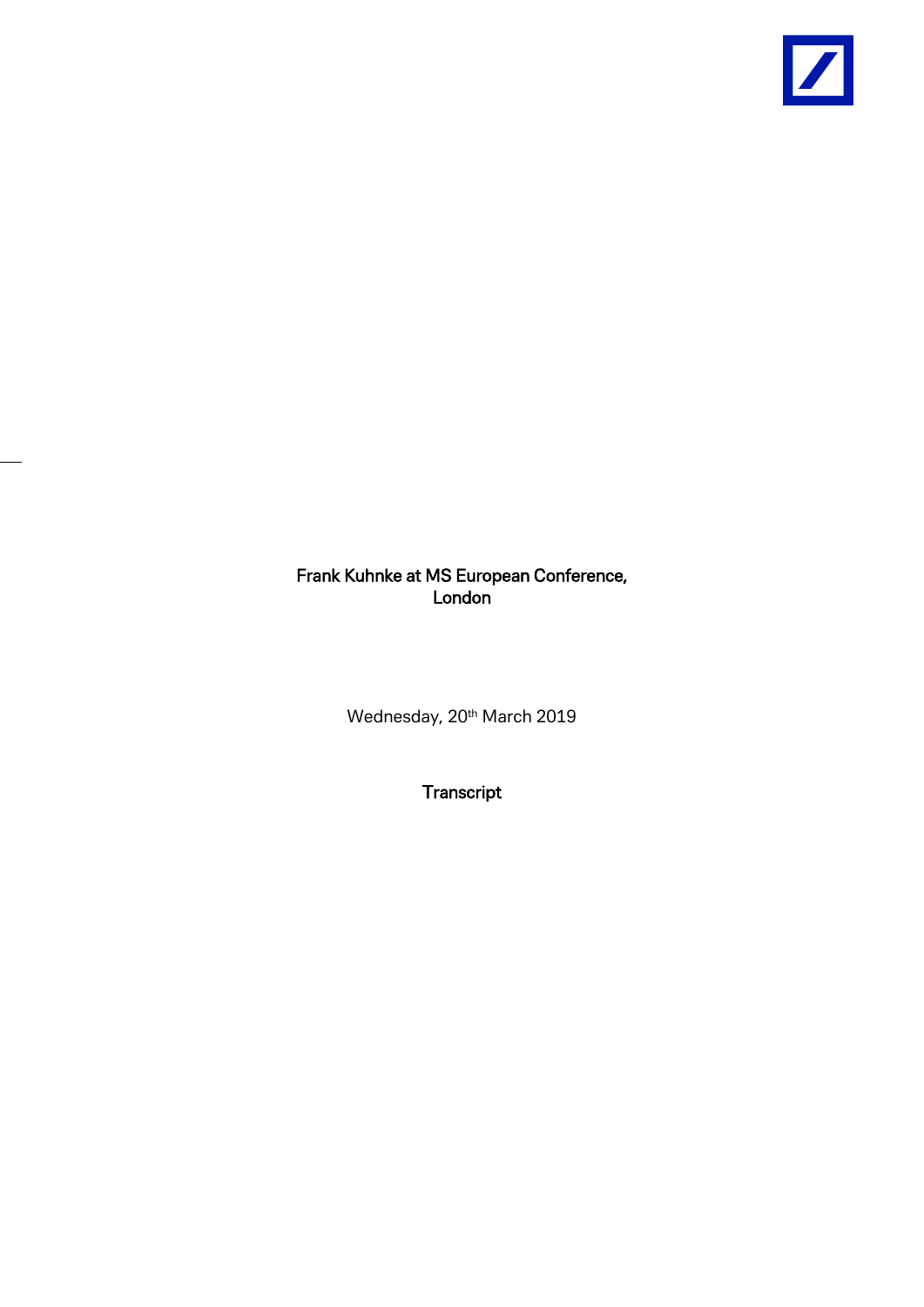## Presentation:

Frank Kuhnke: Good morning, ladies and gentlemen.

I'm very pleased to speak today at the Morgan Stanley conference. As [Magdalena] had said, I unfortunately have to disappoint you slightly as I will not be talking about or taking questions on the review of the strategic options announced over the last weekend.

Instead in my presentation I would like to introduce you to my area, the Group Chief Operating Office and get you some insights into the journey that my COO team, jointly with some business lines and our infrastructure partners has embarked on to make Deutsche Bank more stable, more efficient, and fit for the banking future.

Let me start with a brief introduction to the Chief Operating Office on slide number two. With around 15,000 full time employees, COO is the backbone and the engine room of the bank executing the services Deutsche Bank provides to its clients across all three business lines.

The CIO area is responsible for group IT standards, the architecture, the infrastructure IT road map, safety and soundness of programs to it and our data, manage our data and document retention, and steer the 'journey into the cloud', something I will introduce to you a little bit later on the back of our platform as a service concept. The Chief Security Office is keeping the bank and its data, IT, and infrastructure secure - from physical threats and emerging cyber attacks.

Our data teams drive data processes and governance for the benefit of complete, timely, and accurate insight into client, product, trade, and unstructured data. And our innovation teams connect the bank with start-ups and technology specialist worldwide to solve business-critical challenges and provide the best solutions to our clients.

Group Corporate Services manages the bank's real estate across the branches, hubs, and our near and offshore centres. They also execute or facilitate DB's 9 billion external vendor spend. Our CIB Operations teams are running the 'CIB engine room', as we call it, globally - with excellent efficiency, stability, and flexibility. And our Client Lifecycle Management area is of heightened interest as those colleagues help to ensure that AML risk is appropriately identified, risk assessed, and managed.

Our objectives are derived from our commitment to generate best-in class stakeholder outcomes. To do so we have three priorities we focus on: Stability or Effectiveness, Efficiency or Cost, and the Future of Banking as you can see on slide number three. Let me start off with 'Stability'.

To our management team and I, 'stability' (in terms of predictability of generating positive stakeholder outcomes) represents our 'license to operate' and is our 'hygiene factor' for the bank. This is non-negotiable and to us and our clients and regulators and is of utmost importance.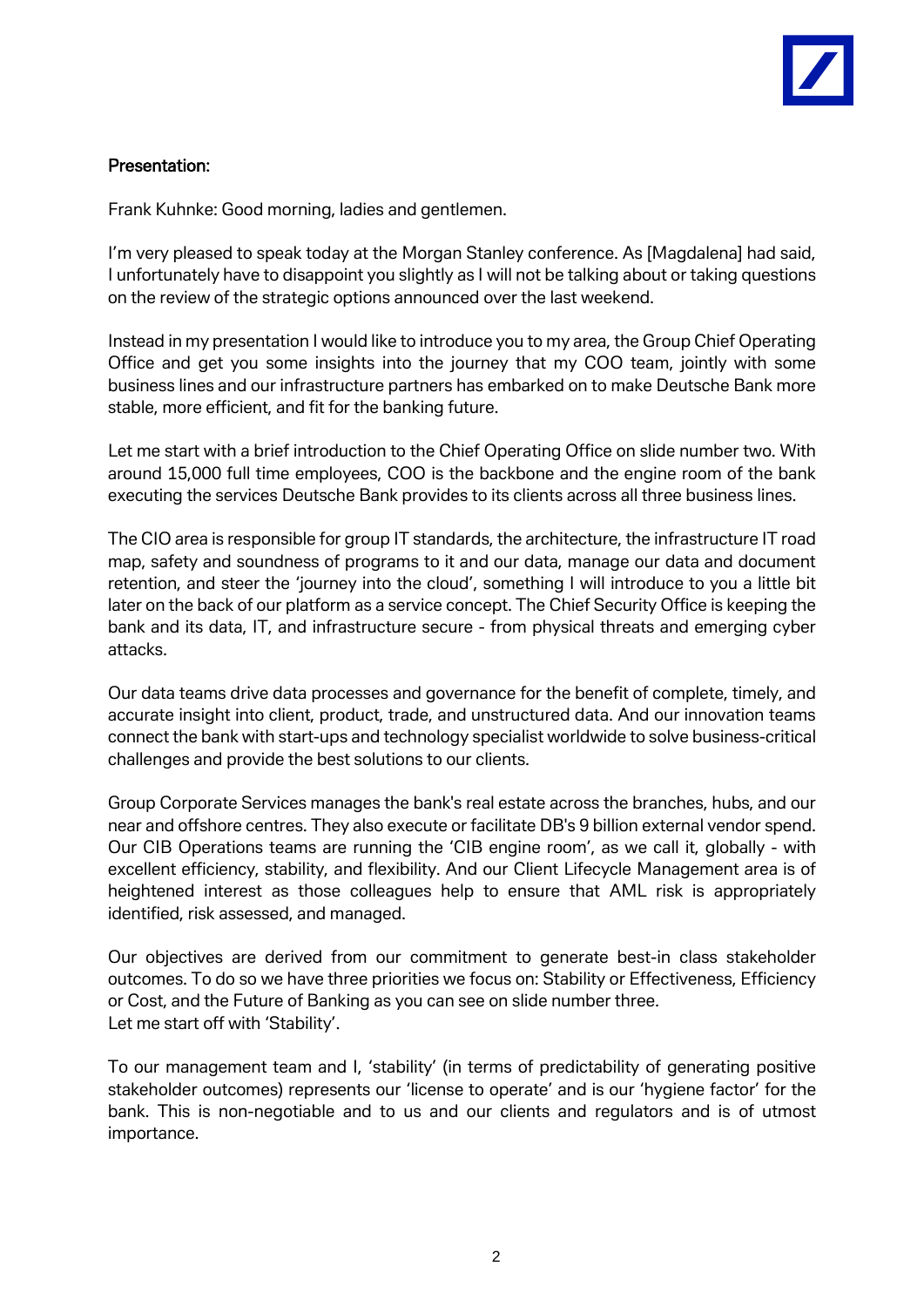

As you know, the bank is executing on its cost reduction program including the targets to reduce adjusted cost by another \$1 billion over 2019. This forms part of our efficiency drive. My group's COO team plays a key role in helping the bank meet its cost and efficiency targets.

Within COO, we have over 2018 spent time and effort to understand our demand and external spend patterns behind the EUR 9 billion procurement volume. Now, we are cutting back by eradicating complexity, duplications, and waste - all of that without compromising on stakeholder outcomes or controls.

I am particularly excited about the work we're doing to simplify our organization, broaden automation and improve KYC processes. These are already yielding measureable results.

Now, last but not least, 'Future of Banking'. Getting the first two objectives right sets the foundation for moving into competing as the bank of the future. We know the future of banking will be platform-based using our natural advantages to host a wider range of products and services for our clients.

Our objective is to solve business challenges with the most appropriate technology - and we are realistic that this will involve collaboration with start-ups and technology companies where our five Innovation Labs, which I will introduce a little bit later in more detail, play a critical role.

I want to highlight to you our business-led approach to innovation. Within COO, we use our Innovation Labs to introduce FinTechs and their capabilities to our business and infrastructure lines and partners to achieve the objectives. We set the group standards centrally but client and product digitalization is owned within the business lines. We believe in this model as it fosters agility and avoids wastage.

Let me show you how we are thinking about 'regulatory preparedness' as a key requisite for 'stability' on slide number four. Stable operating environments and our IT infrastructure is not only of importance to Deutsche Bank but will be a key focus area for banking supervisors also in 2019. Let me focus on two items in this regard: Operational resilience as well as Cyber security.

In an age of instant access and mobile technology, evolving cyber threats as well as emerging technologies such as Artificial Intelligence, a strong focus on resilience is extremely important.

Think especially about the fact that we are using more and more agile software development and deployment. This means that applications are coded rapidly from the user's point of view, are released more quickly and are continuously developed - which inherently creates the risk of disruption. As a result we and the industry are using these changes as a catalyst for rationalization and simplification of system architecture and the underlying infrastructure.

Let me share some insights into what we are doing in the era of Cyber security:

- We continue to invest into the protection against an ever evolving cyber threat landscape.
- Our dedicated Cyber Incident and Response Centers in Germany, Singapore, and the U.S. are setup to provide 24/7 follow the sun coverage across different time zones.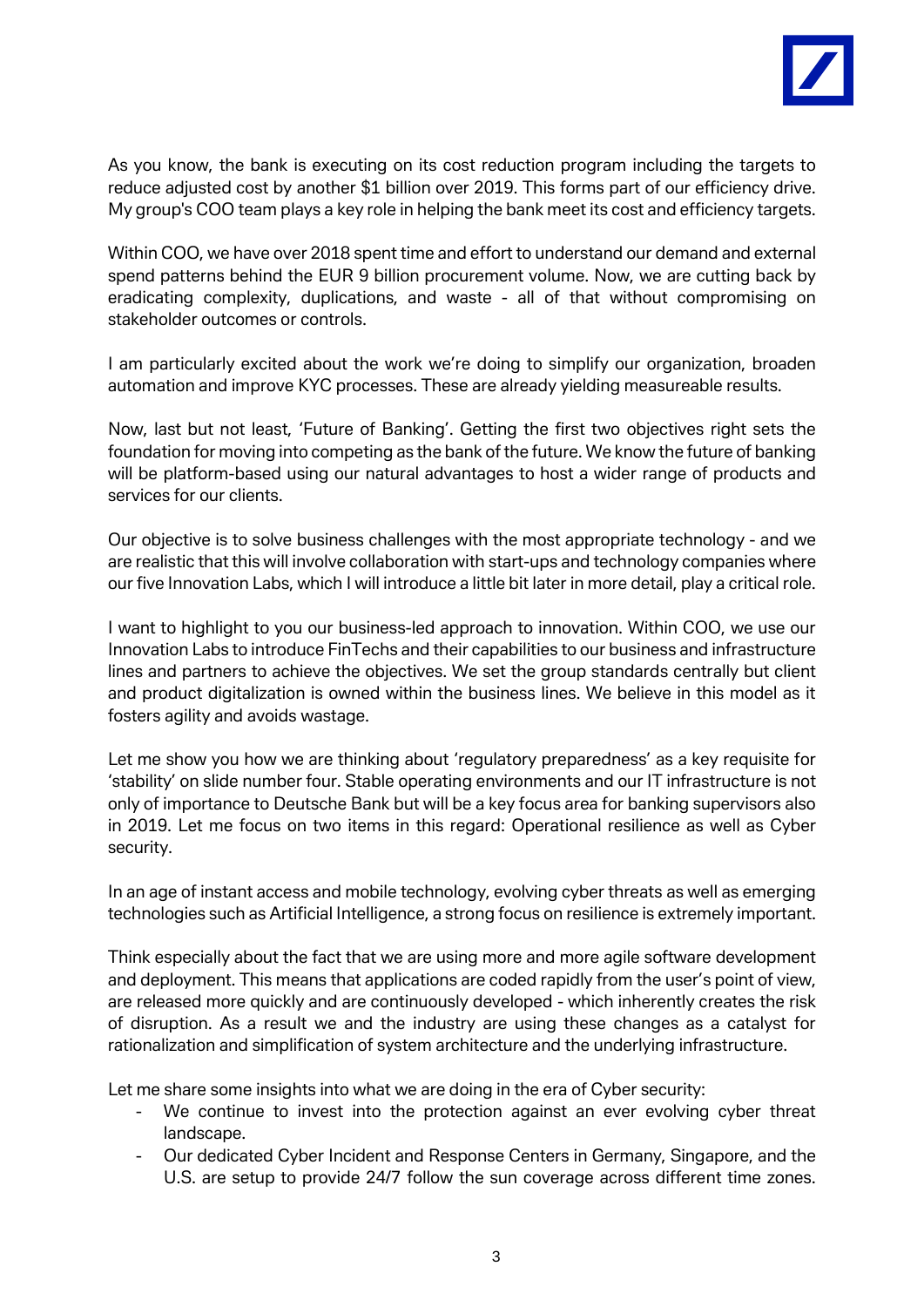

They improve our capability to detect threats and robustly early respond to incidents globally at any point in time.

- We are regularly conducting comprehensive security awareness campaigns to strengthen the 'human firewalls', i.e. make our staff more aware, by educating our employees globally around all aspects of information security.

Let me move on to slide number five to give you a more detailed view on IT stability. We have made considerable progress on our IT stability in the last two years. In general, our critical IT systems are highly reliable. We achieved our 2018 target of IT uptimes of 99.97%.

If and when we experience critical incidents, we have the safety and soundness approach to instantly resolve these with stringent 'reach across' type of retroactive and forward looking lessons learned framework across DB and what's equally important across our vendors.

Our failure and error rates are also extremely low. In 2018 we have reduced the total operational losses by 83% year over year. In spite of DB processing payments in excess of EUR 1 trillion every day, our operational losses in our Ops processes amounted to a single digit million amount.

The adoption of agile software development approaches with shorter release cycles as part of digitalization strategy is driving up the number of changes to the production environment.

Our efforts and focus around driving enterprise wide standards defined and overseen by our group CIO function have contributed to a reduction of major incidents caused by these production changes. This includes, for example, operational readiness checks for all new releases of software and a more stringent check of controls in the software deployment lifecycle.

As of now, over 90% of our technology components are compliant with our Technologic Roadmap and those components are respectively supported, which means they are running on supported products. We are approaching 95% for the end of 2020 and we have good transparency and control over the remainder. This is part of our stability commitment.

Now, talking about efficiency. Let me show you how we think about 'efficiency'.

The new management team that I have become part of in May last year, made good progress in 2018 in reducing the adjusted group cost by EUR1.1 billion and outperformed the set target.

This year we remain committed to reducing adjusted costs by another EUR 1 billion to 21.8, even from a lower starting point at the beginning of the year. Approximately half of the cost reductions in 2019 should come from the annualized benefit of measures we executed in 2018 including lower headcount, which obviously we took out over the course of 2018 and now will annualize in 2019.

To achieve the additional EUR 500 million of savings that you can see on this slide, we expect to benefit from our planned additional headcount reductions, synergies from our German retail merger and the completion of the sale of our Portuguese retail operations.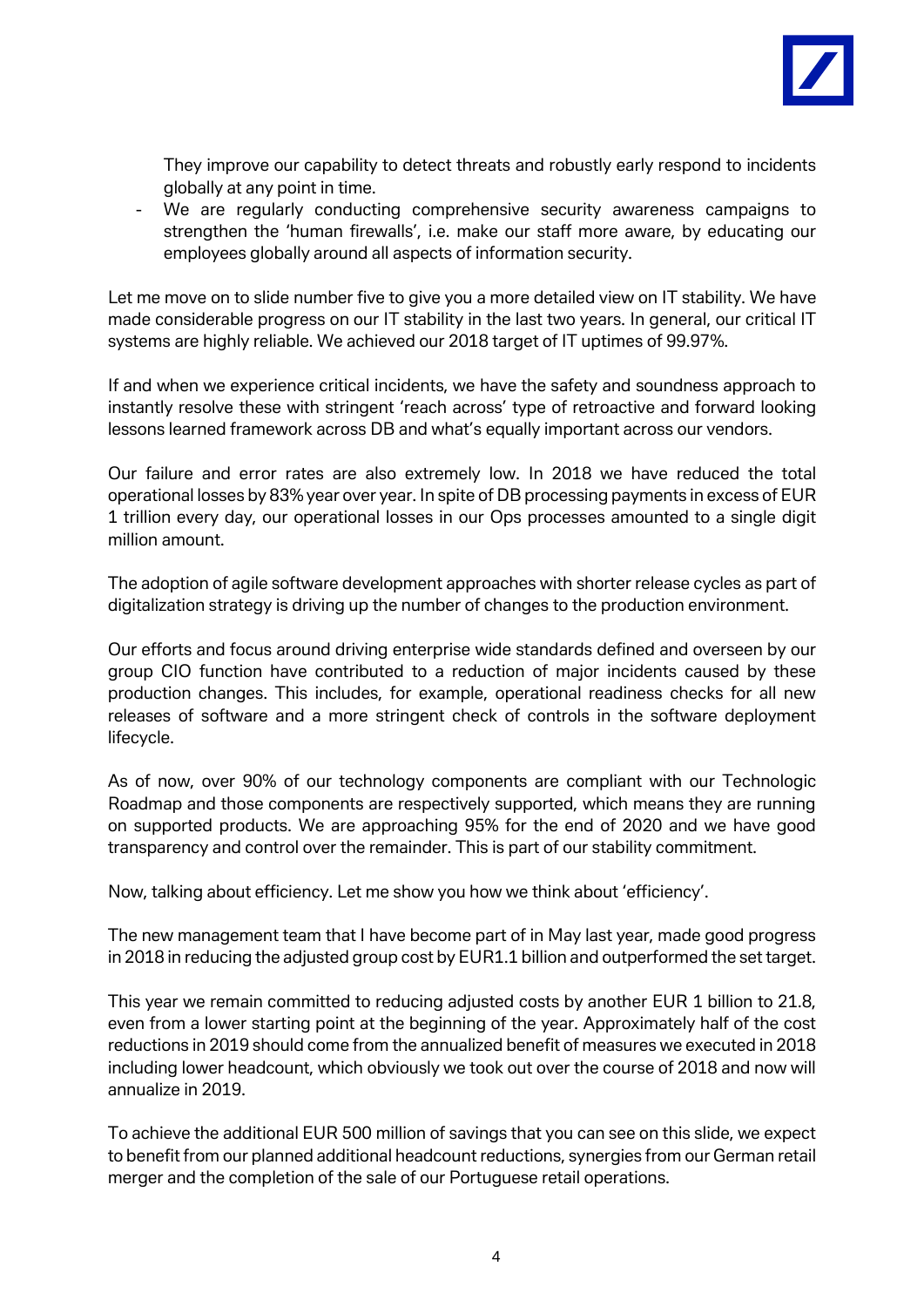

We will also benefit from management's ongoing efforts to reduce non-compensation costs in External Spend, under the Cost Catalyst program. This is high on the agenda of James von Moltke, our CFO, and myself, as you can see on the next page.

So to get our answer on cost and drive them down, we launched the Cost Catalyst program within our CFO function in February last year.

The program aims to instill a better cost culture, enhance, pursue, sometimes even small ideas. It covers both external spend initiatives, addressing both sides of demand and supply, as well as more structured initiatives, that tackle compensation cost, organizational structure, process improvement, as well as regional operating model setups.

The program comprises six workstreams, each led by a management board member, so this high accountability and expertise is brought into the work streams.

Being in charge, myself, of procurement, I am responsible for optimizing our external spend, which at EUR 9 billion accounts for approximately 40% of our annual adjusted cost.

Within the external spend work stream, I have assigned 21 expense lines, so cost categories, to 12 expense line owners. They are responsible for clear cost category standards, so the [rules], how, when, where, and with whom we spend our money, to ensure spend control and oversight, as well as identify and implement savings measures.

Examples for what we have delivered in 2018, to give you a sense of tangibility, include

- eradicate 'nice to haves' in IT, Operations and broader demand for services and goods.

- We've applied a significant reduction of our IT consulting spend, partially through internalization.

- We applied standardization of our travel and other discretionary spend categories across the globe.
- and we price renegotiated our facility management and other large contracts with our key vendors. These are just a few of many that we are pursuing across the entire organization. Managing demand and reduction of optionalities have proven to be key levers and key principles.

So on the efficiency, for a start, let me make clear that we are not taking short-term cuts that impact our long-term investments and stability, especially in our technology and controls. We do not trade stability for the benefit of cost reduction.

As you can see on slide number eight, despite the overall cost reductions, we have kept our IT spending in the last three years stable at approximately EUR 4 billion a year. In our definitions, this includes to–run-bank, to change--the-bank and the amortization, but it excludes personal costs.

Like many other banks, we continually have to respond to both the required regulatory agenda and market expectations to upgrade in our service platform and client interfaces. To give you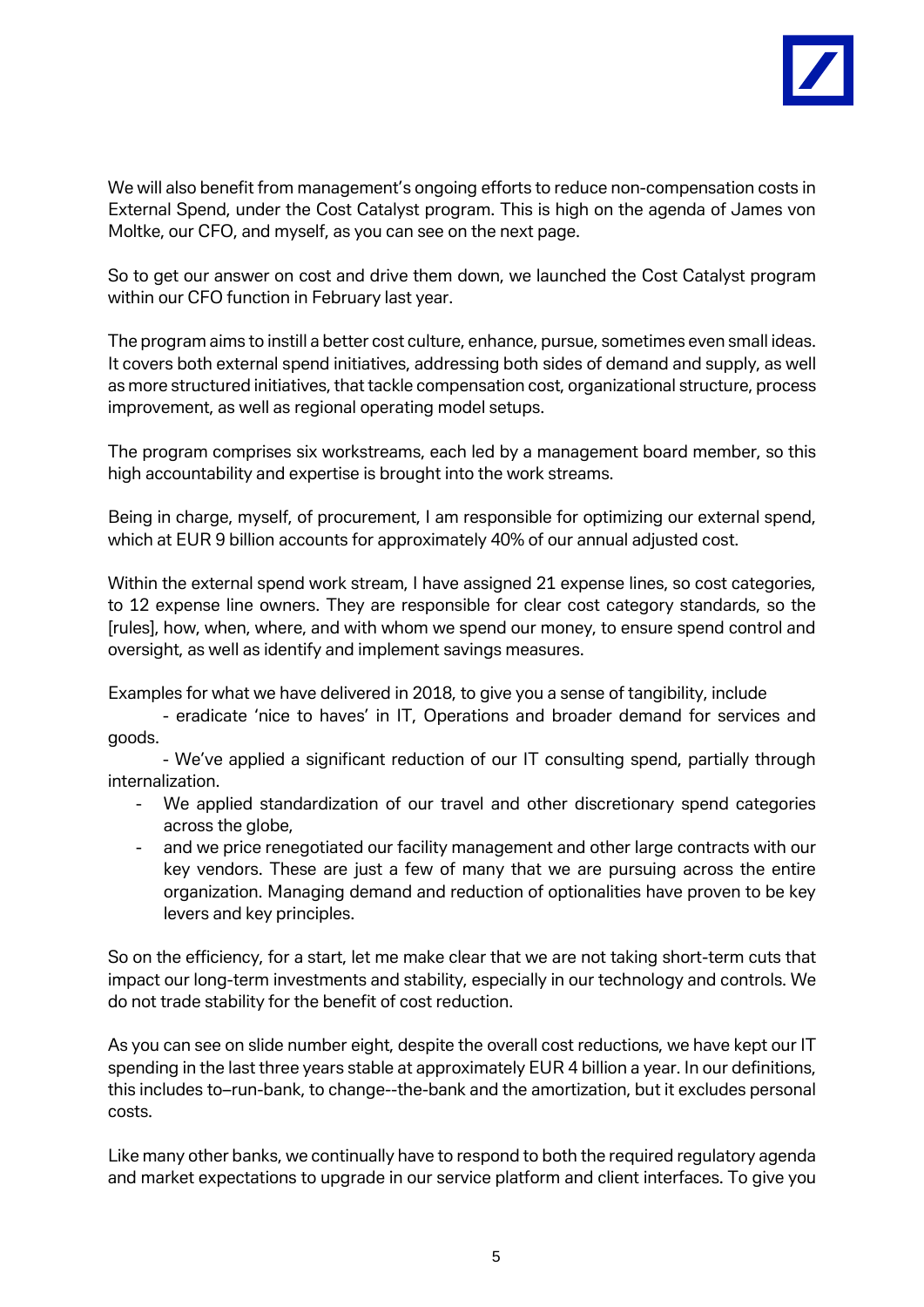

an example, in our central IT function for the Chief Risk Officer, new regulations in the Market Risk Management space will increase the number of calculations we need to perform on a daily basis, from 350 billion in 2019 to over 1 trillion a day from 2020.

The amount of compute capacity and power we require within a data center-based hosting environment would have to triple to deal with this.

More broadly, across our infrastructure, the impact of this ever-increasing controls ann regulatory demand is driving an ongoing growth of compute capacity of around 12% every year.- Despite these regulatory investments, we have reduced the cost of compute by over 30% since 2016. So in other words, we are doing more for less and in a better way.

We also reorganized our global CIO function towards one organizational Group design, interfacing with all three of our business plus infrastructure lines, releasing over 860 permanent and vendor staff over 2018, as part of our continued focus on operational efficiency.

The two primary objectives of this reorganization were to force standardization and reduction in complexity by strengthening our Group functions, such as group CTO, for architecture, design and user applications, but also including safety and soundness across all DB group.

Further, the consolidation of duplicative functions, a reduction in staff presence in high-cost locations and to deliver better quality through establishment of end-to-end responsibilities. In Group IT, we are reducing major inefficiencies by reducing complexity on costs. For example, we have reduced the number of operating systems already to 26, which is down from 45 in 2015. And we have a clearly defined roadmap to further reduce the number of those systems.

At the same time, we are taking a structured approach to investing in the modernization of our IT infrastructure and client applications. I'll explain what this means in more detail on the following page.

So we are focused on reducing costs but we continue to invest in our long-term future. Let me provide you with some insights into how we approach the third pillar of focus, the future of banking, as you can see on slide number nine.

We understand the influence of a more digital influence of a more digital world on our operating model and have embarked on a journey to become a more technology-led enterprise.

We have the scale, the resources, the vast industry knowledge and maturing digital abilities to turn disruption into opportunity, both internally and in collaboration with third party experts and disrupters, such as a the FinTech community. As banks develop into technology-driven companies, research and development becomes even more important.

Deutsche Bank has become one of the first financial institutions to establish professional research and development capabilities, including the global network of five Innovation Labs in Berlin, London, Palo Alto, New York and Singapore, as well as our Digital Factory in Frankfurt.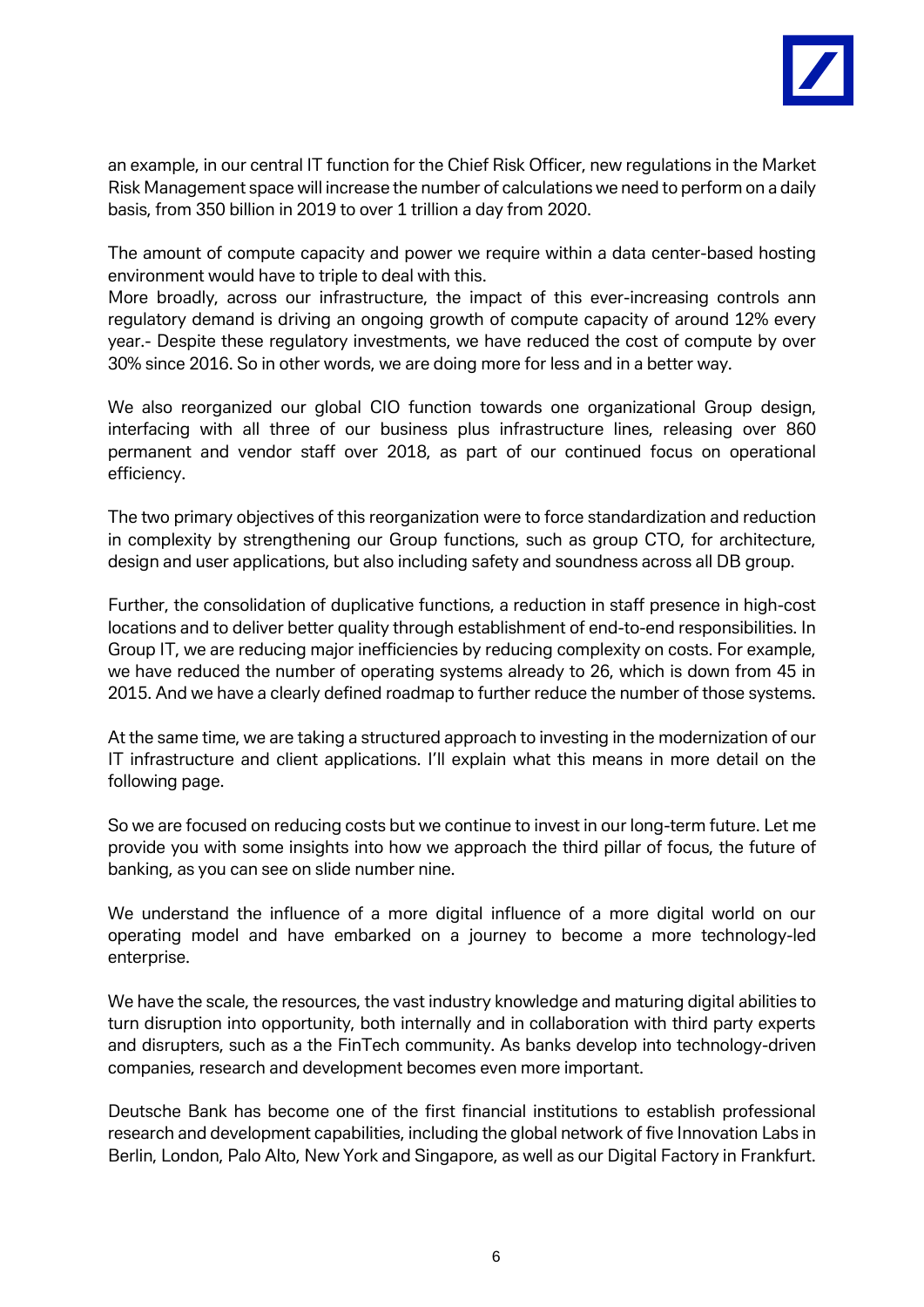

Our Innovation Lab acts as observatories and is the bank's eyes and ears out there to discover emerging technologies. While understand the bank's business needs, they offer a safe environment where ideas, technologies and concepts can be tested, can be applied and iterated rapidly and efficiently. The Innovation Lab concept makes it straightforward for startups to work with the bank.

Since the labs opened, we have engaged with over 3,200 startups and delivered solutions in areas as diverse as trading in the bank, compliance, retail, wealth management and in my own operations department.

The expert at our Dublin-based Data Lab help our businesses and infrastructure units analyze vast quantities of data to generate new business, to protect our assets and to offer better services and products and streamline operations. For example, the data teams worked with Deutsche Bank's transition team and GTB team to help a multinational client report and analyze global intraday payment flows - saving the client money and resulting in new business opportunity for the firm.

Let's talk for a second about the 'Cloud strategy' – which is very dear to my heart and I'm very excited about. Successful banking in the digital world requires an agile working environment, an objective that is very hard to achieve in a data center base application and hosting environment.

We have defined our strategy around the cloud computing that defines the broader IT perimeter, and our management board has expressed its support and has become part of our delivery agenda.In the old world, - how IT has been in the past -you could run one application on a server you bought and installed in one of the many data centers. If the application was idle, the server was also doing nothing and was completely underutilized. For the same application, the bank typically would hold comparable capacity in User Acceptance Testing and Disaster Recovery Purposes, which are normally inactive for most of the time.

Now, in the cloud, the computer power of services is pooled and shared by the applications.

Instead of buying a physical server, you now just request a quantum of computing power for a certain period of time, matched to the capacity and durations that really actually need. The benefits are much greater flexibility, faster time to market and reduced cost. You're now only paying for what you use, rather than paying for the potential peak demand at an undefined, distant future point in time. Our aim is to move the majority of our applications to a cloud environment and away from expensive and inflexible physical servers.

While moving to a private cloud initially, the goal was always, and still is to explore public cloud capabilities in a well governed and safe manner. We actually continue to pursue that very aggressively. We are very proud of our industry leading Fabric platform, which allows developers to focus on developing business software instead of buying and installing the physical infrastructure needed to run the applications.

Fabric provides an easy way to source computing power and storage on demand from our private cloud infrastructure in minutes rather than in months as it took in the past. This is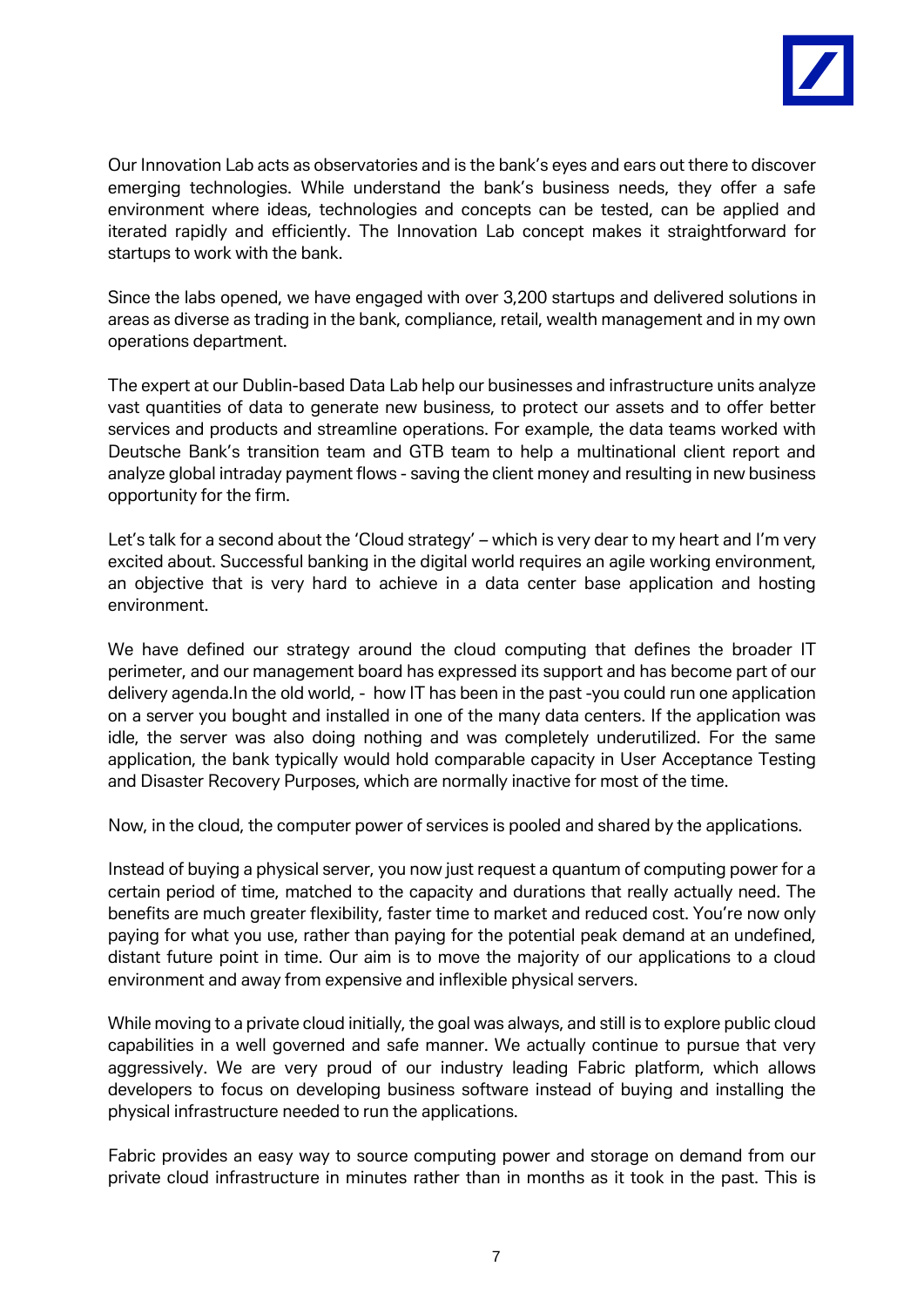

actually an exciting journey our I. engineers are embarking on, it will accelerate our IT, reduce costs and will redefine the way we run our infrastructure to improve materially our business agility.

Let me highlight on slide 11, a few innovation examples across our business division to make this a little bit more tangible to you. In CIB, the prime example in our corporate and investment bank is of course the Autobahn -- I will cover this in more detail in a subsequent slide.

To accelerate the development and adaptation of Application Programming Interfaces or APIs, globally we acquired the Mumbai-based software company, Quantiguous in May last year.

Our investment bank is building on the existing Deutsche Bank Application Programming Interface, or dbAPI as we call it, which was successfully launched in our Private and Commercial Bank in 2017 and which is already linked to numerous external applications. Another innovation example is alpha-DIG launched by Deutsche Bank Research.

The interactive web tool uses Natural Language Processing (or NLP) to quantify the importance of Environment, Social and Governance (ESG) issues, and other company intangibles. It is the first product to stem from a broad data initiative within Deutsche Bank Research, hosted on a new platform called Data Innovation Group, or DB-DIG.

In our Private & Commercial Bank one great example of cross-industry partnership is our involvement in Verimi, in which we are founding member. The aim is to create a cross-industry registration, identity and data platform for the Internet. Whether telephone bills, bank accounts or purchases, customer log on once with their Verimi identity defined, and will in future be able to prove their identity perfectly in the Internet all under European Data Protection Standards.

In December 2018 we were part of the launch of ApplePay in Germany, with adoption numbers to date actually exceeding our annual expectations. And since January this year our new Yunar application has been available in the iOS, and Android App stores in Germany. It enables users to manage their customer loyalty cards on their mobile phone.

We have seen a very high number of downloads and a high conversion rate from download to active usage, and we are very excited about the potential this has.

In asset management (DWS) we have implemented WorkFusion, a cognitive robotics solution to solve middle, front, and back office process automation. The automation tool optimizes manually repetitive tasks like data capture and publication of data to multiple parties.

In our DWS Trading our teams receive more than 3,000 securities lending requests every day from counterparts. We have applied Natural Language Processing to automate current manual processes by traders reading hundreds of sentences on Bloomberg and e-mail, looking up corresponding securities holdings, pricing them and writing broker responses.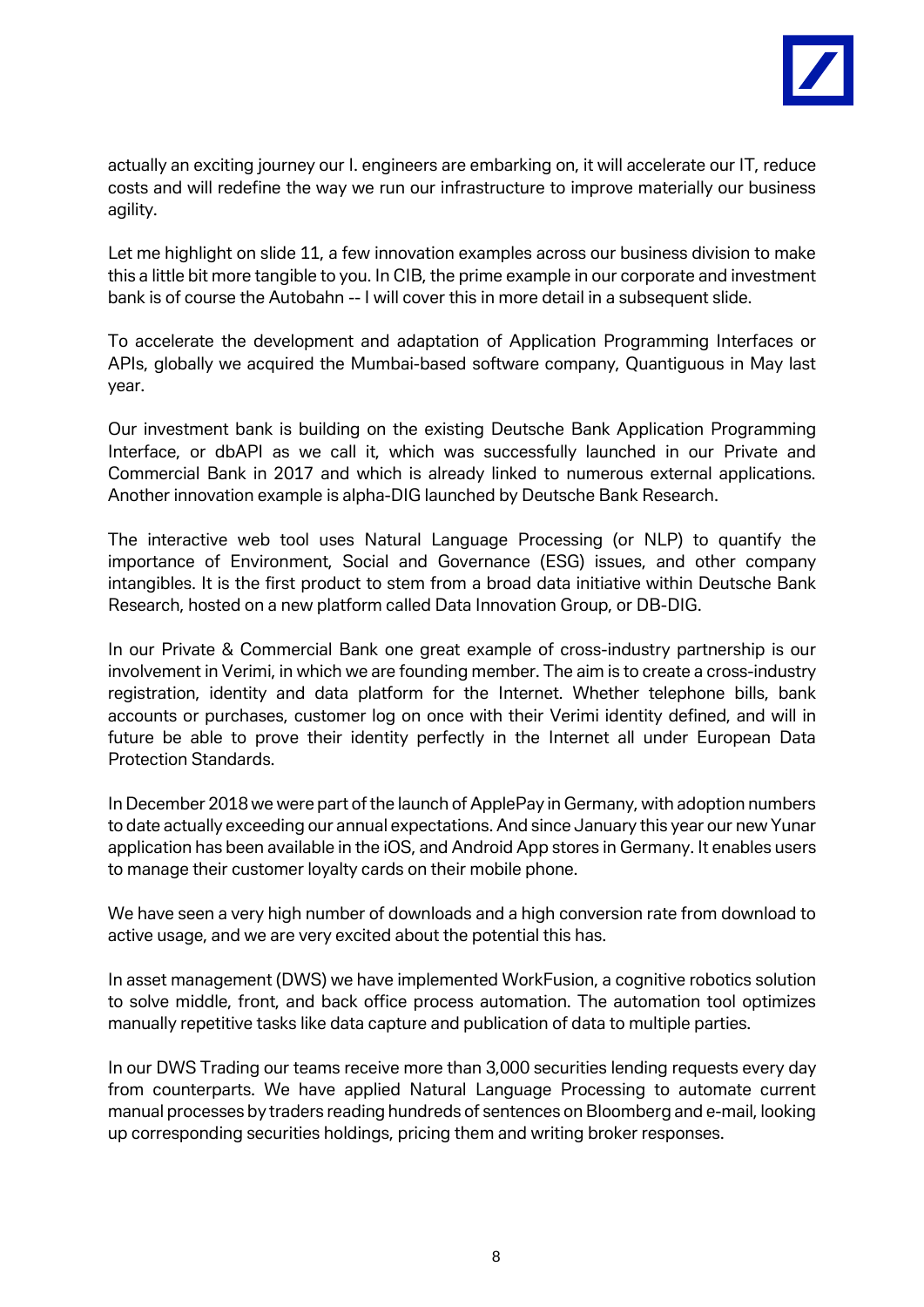

The applied Algorithm understands the meaning of text, and determines features, fields and entities and their value. This means that it can read unstructured data, and return structured data to be processed further.

Coming back to Autobahn, Autobahn is the CIB electronic trading platform, which we launched in 1996, so quite a while back, and originally focused on FX. We were one of the first banks to launch this service, and it is one of the reasons why we have grown into one of the biggest global foreign exchange traders and providers.

Autobahn is a globally recognized platform that is integrated into the desktops of most of our corporate and institutional clients, and it's used by tens of thousands of customers every day. Over time we have expanded the range of products that can be accessed by Autobahn to include stocks and bonds as well as transaction banking products.

We are actually in the process of placing our CIB KYC client engagement tool, and the intake of customer documentation likewise on Autobahn. It is a synonym for direct connectivity between clients and the bank, and a gateway to CIB's capability across liquidity, pricing, transaction and client service.

We are now reviving and investing in making Autobahn multi-channel and adding more products and services. As clients expect direct access to our internal tools and datasets, and they want the connectivity digitally via Apps, APIs and mobile channels, today our App market gives clients access to over 120 applications of Deutsche Bank.

The platform serves also as a common brand and distribution platform for all digital offerings and channels in CIB, including the desktop, the web, the mobile, and application program interfaces. In a platform economy digital capabilities such as Autobahn are critical to open up new revenue streams.

So in conclusion, I hope that during my presentation you have gained a good overview on our journey across the three focus areas that we embark on - stability, efficiency, and how we develop the future of banking from a technology perspective.

Let me close out with an outlook how the COO organization will continue to contribute to Deutsche Bank's strategic objectives and derived targets. As a bank we are focused on executing on our near-term targets, but not losing sight of all long-term priorities. Most notably, we will continue to reduce costs via execution disciplines that we strong and firmly adhere to, and by leveraging expense accountability.

We will further drive I. efficiency by implementing end-to-end accountability as well as flexibility via APIs and Cloud. We will enhance the scalability of our processes by investing in automation and innovation technologies. And last but not least, we will further strengthen security and controls, and reduce risks.

Thank you very much, over to you, Magdalena.

## Q&A: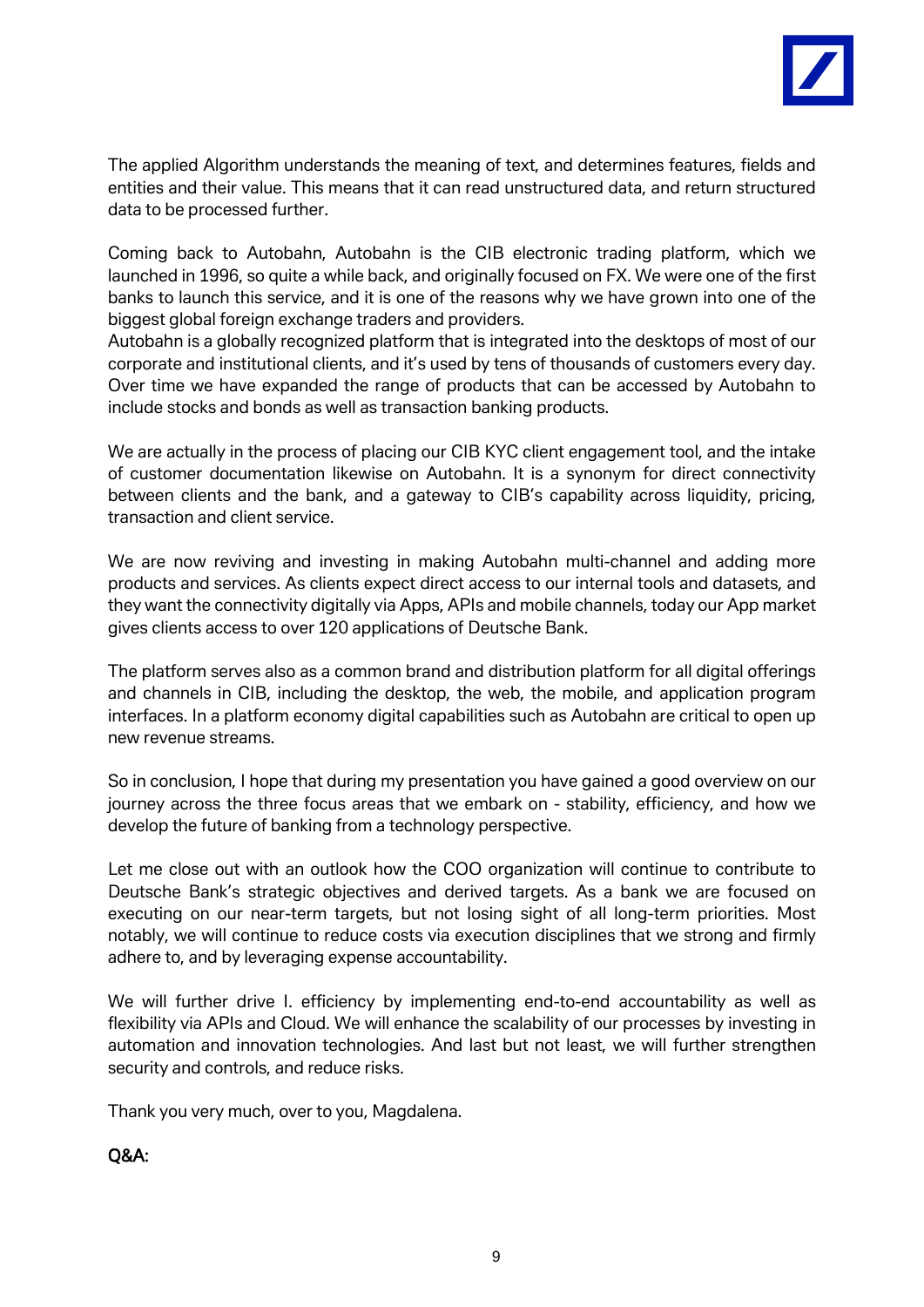

Magdalena Stoklosa: Thank you. I'd like a moment just to invite you to sit with me here. Thank you. So since we're talking operations today, and of course you've mentioned the change of managerial guard last year, as the new COO, what are you doing differently? Can you give us a context of how the priorities change, and what are you implementing?

Frank Kuhnke: Yeah, pleasure. So you will know that I took responsibility for the COO area in May last year, and as banking is all about people and the people's business the first thing that I did is I looked at my management team and in the sense of, do they have the right competency, and do they have the right integrity? And the majority of our management team is still with me, and we are pursuing our agenda that I've outlined.

So then on day one, I faced the challenge that we needed to land our EUR23 billion cost target that required that the management team had to go back in to the investment plans but also in to the spend, and had to focus immediately on simply reducing the run rate cost and re-review our CTB.

And for that actually, what we found really important is focus on analytics and also focus on execution, to land the target numbers at the end of the year which you've seen we've achieved.

The other thing is that when you take over a role, you look at the areas where more work is to be done. And there were a number of areas that were reasonably apparent to ourselves, but also externally. Starting off with one of our vendor arrangements in the wholesale space, namely a vendor that was managing our datacenters and where we were not able to implement a cloud strategy. We've rebased and basically we have come to a re-arrangement at the end of the year which was the catalyst to move into the cloud.

Another area that required immediate attention was the data space, namely we have created good outcomes to our clients but from a regulatory perspective the systematic approach to those looking at data plans, looking at data contracts and systematically linking the manufacture of data on the business side with the consumers in risk in finance and treasury, we were behind what the expectation was, and what actually we had articulated. We caught up and I think we have now a high degree of recognition by our regulators in Germany and in the U.S. that we're on the right path.

There were some areas like KYC that we needed to pay more attention to which actually depended really on two things. The first thing is a very focused operational and to technologically focused approach to actually improve the way we were operating. And the second thing is a complete execution and delivery focus.

Now, this all is less exciting than most of our staff probably would look for. So that's where we also established a couple of North Stars or lighthouses. So one of them is what we call Ops 4.0.

Namely, we put out a program where we said we would systematically look at our operational processes in areas where we have less strikethrough or automations than we would hope for and that technology would allow. We will systematically bring in robotics, bring in automation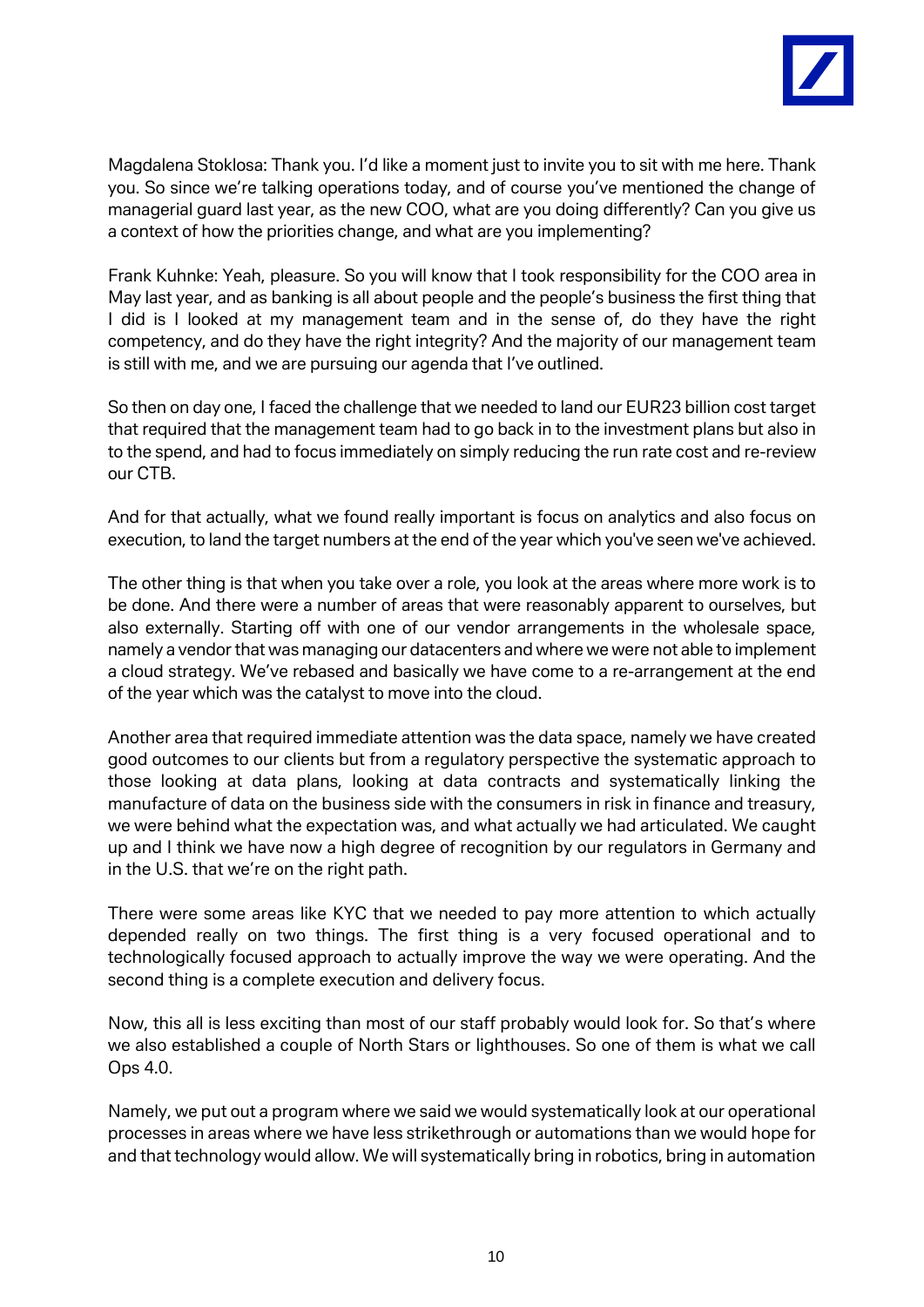

to actually increase the speed, increase the control, and reduce the cost. And at the same time we will also deliver quicker, better outcomes.

And I mentioned our cloud strategy that is something our technologists are hugely excited about getting out of the data center in its controlled and systematic manner and actually using public/private cloud, using the Fabric and the platform as a service.

So in essence it's been about execution, it's been very about being very clear what counts. Stability first, cost second, and at the same time not losing sight of the banking of future. The people that we are have the right DNA and we are very, very focused on delivering positive outcomes now.

Magdalena Stoklosa: You've mentioned the risk side a little bit in your answer. So how comfortable are you that you're fulfilling the regulators' requirements in terms of KYC and AML? Of course we have kind of over the last couple of weeks, we have seen kind of this theme reemerging for the European banks as a whole.

Frank Kuhnke: Yes, let me probably pick up on the KYC. First, so KYC, the attention that is in the public space is in particular on CIB-KYC. But we should not forget though that we have 20 million customer in the retail space where we run processes and where we run KYC through the regulatory requirements.

We enforced an AML rule set to where we have a proven track record actually of customer on-boarding, customer ongoing monitoring and respectively of the reporting and off boarding if and when required.

So that's a side, that's not an area, it's an area of focus but not an area that we've been struggling with. So we've been struggling with CIB-KYC for a simple reason. And the simple reason is that in our CIB area we have three product areas. We have over 40 booking locations.

In each of the booking locations a customer can have multiple products, be it FX, be it derivatives, be it equity trading and so on. A customer is not necessarily a single legal entity but in cash management you can have vast groups with over hundreds of subsidiaries.

And when you visualize the effect that in each of the locations there are small nuances to how good in terms of KYC adherence looks like or the rule set looks like,you can easily visualize a complete spaghetti in front of yourself.

Now, why have we struggled there? Very simple. In the past being able to identify and lock down the customer perimeter, then recognizing customers where necessary as a group and recognizing the interdependency of a treasurer of a multinational, you don't approach him hundreds of times out of each and every one of the location for each of the product.

This coordination, then building the workflow tools and frankly the regulation has been moving on: The latest fourth AMLD, for 1 January 2020 comes the fifth AMLD with additional requirement - that catch up has frankly overwhelmed us in the past.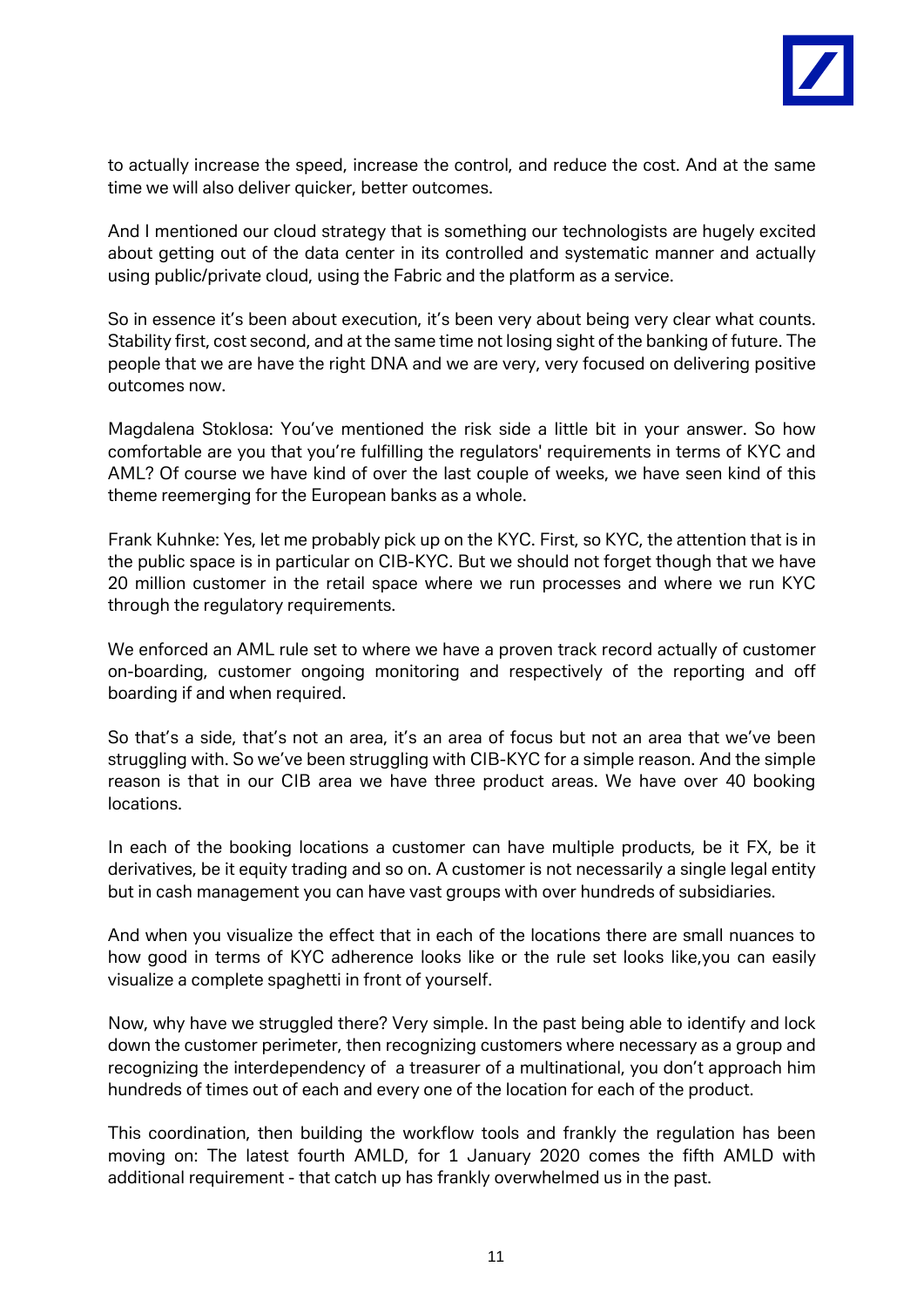

Now, middle of last year we made this a topic of attention of the management board. We exercise on a monthly basis at our board oversight. We place that task into my operational environment and I've spent a good amount of time and effort in getting the tools right, catching up on the regulation.

As you have read we have been given KPMG as a monitor. So they're sitting on our side and looking over our shoulder but also advising us on some of the interpretation of the rules.

And I guess success is measured in where you stand versus your deliverables. We have eight deliverables of which I think today we deliver three, one we've already placed. We're on good track on the remainder and in particular on the remediation, we have a staggered approach of by June this year to remediate to high risk clients then respectively, medium and low.

Yesterday, we had a review with management again. And I personally have no doubts that we will fulfill the high risk requirements and then medium, low. And frankly, among the eight deliverables, those of remediation are the most challenging; the remainder are well on track.

Now, that's on KYC. Talking about AML. My view and based on all that we have seen is that obviously we are with about 40% of Euro clearing a major provider in Europe and with that we have a broader bench of banks that we work together with.

And we'll need to understand the roles. And the roles in that year, in the clearing and in the correspondent banking are that you need to understand your counterpart, which is predominantly your correspondent bank you deal with. You need to apply transaction monitoring, balance checks and the likes. But the primary responsibility of identifying and on-boarding and doing the KYC lies with the bank that actually is facing the customer.

And from our own review you may know that we have put a team, an expert team, on the historical review. We are led to believe and all indications are that we are absolutely within the rules and expectations and requirements of what a correspondence bank would have been expected to be doing.

So in that sense I believe that it is an evolving area and certainly we are now looking at whether we should further introduce additional tools, additional processes on a forward looking basis but best practice and expectations that existed on AML, actually we are very confident that we adhere to.

Magdalena Stoklosa: Perfect. Thank you. And my last question is really about the competitive positioning. Particularly when you look into a cost cutting cycle but also at the time to stay competitive and when we look at various global banks, technology spend, I mean kind of numbers out there are literally kind of around 10 billion for the largest.

You just told us that your budget was broadly EUR 4 billion. Could you put it in context for us and also how does the investment stack up at the time when of course you are also kind of reevaluating a big portion of your cost base in general?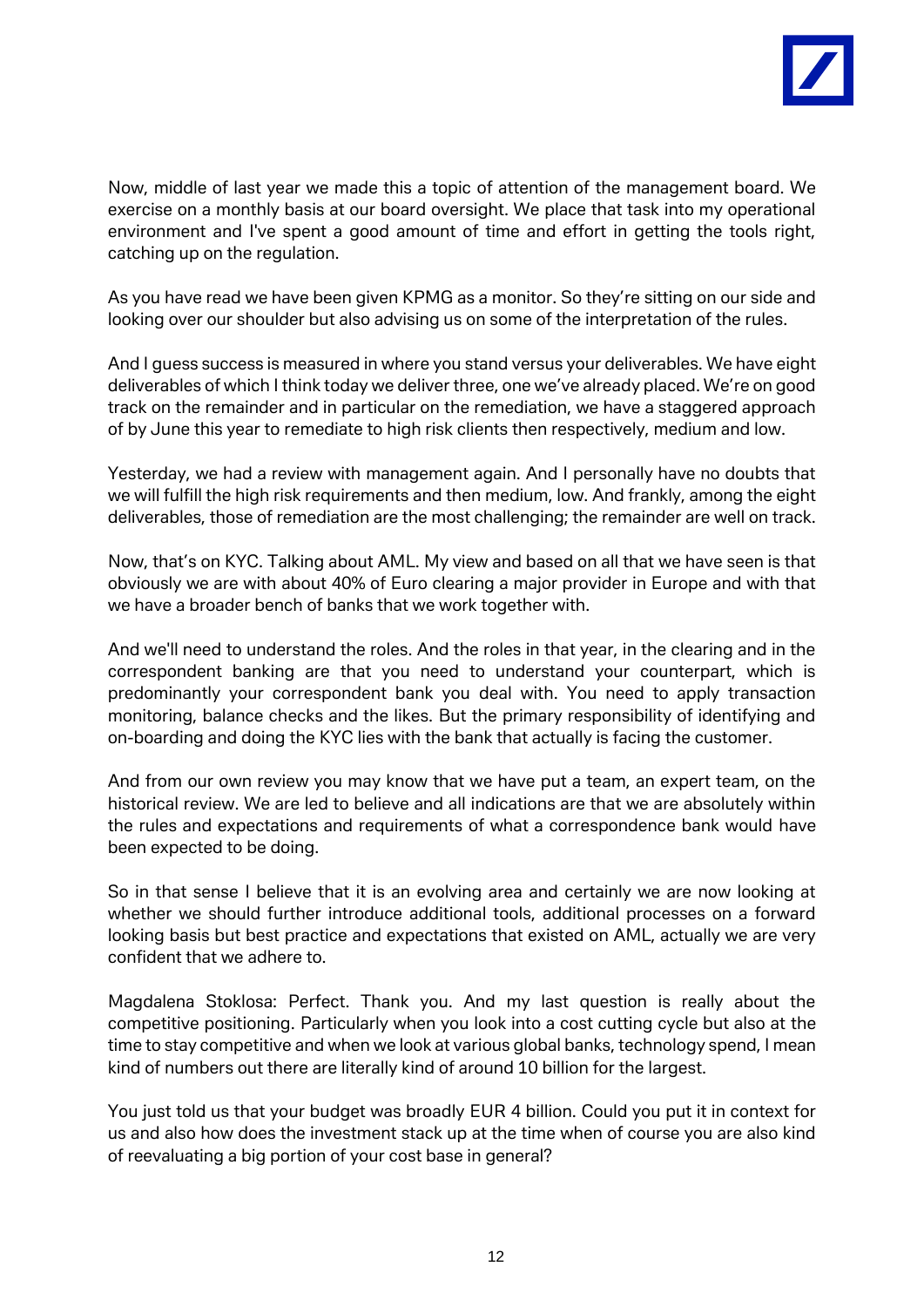

Frank Kuhnke: So as I mentioned, what is nonnegotiable for us is stability of the outcomes. There's absolutely no doubt around it. Now, I've been asked many times whether there's a reset button where you could inject into our firm and enter a new IT system that's full automated and strong.

And in reality that is not what is practical. However, to improve automation, to improve the efficiency of your IT stack you need on the one end the insight, what is available in terms of technical tools, you need to have the focus and the execution mindset of your IT people, and then you basically need to work yourself through the opportunities.

Let me give an example. For example, in our data centers historically we didn't have such a tight management of the data we were retaining. We have obviously lots of hardware. With the cloud to strategy, we will be able materially to reduce our operating cost and reinvest that into the move into the cloud.

So through our Innovation Labs, we know what technology is available. For KYC, for example, we looked at off the shelf available FinTech and other technology solutions, which we brought to the table. However, the solution doesn't lie in billions of large scale investment. It is bringing the right tool, being able to map it into your existing processes and then making sure that's coherent and the controls respectively work.

So on that basis, I'm not saying that within 12 months you will have some magic wand and it's all glossy and shiny. But number one we actually produce solid predictable and also recognize outcomes for our customers. With the technology we have with FinTechs, with our own engineering, we have the ability to reduce the cost stack and we will reinvest that.

And on that basis actually, I'm very, very confident with that. On the one end we have an interesting technology story. You've seen our data labs, you've seen the innovation centers, you've seen Ops 4.0 and respectively our cloud strategy that together will consistently move us forward for better customer outcomes and actually will contribute to the efficiency.

Magdalena Stoklosa: Perfect. Frank, thank you very much for being with us today. Thank you very much for our audience. Thank you.

Frank Kuhnke: Thank you.

Magdalena Stoklosa: Thank you. Thank you very much.

## *Disclaimer*

*This transcript contains forward-looking statements. Forward-looking statements are statements that are not historical facts; they include statements about our beliefs and expectations and the assumptions underlying them. These statements are based on plans, estimates and projections as they are currently available to the management of Deutsche Bank. Forward-looking statements therefore speak only as of the date they are made, and we undertake no obligation to update publicly any of them in light of new information or future events.*